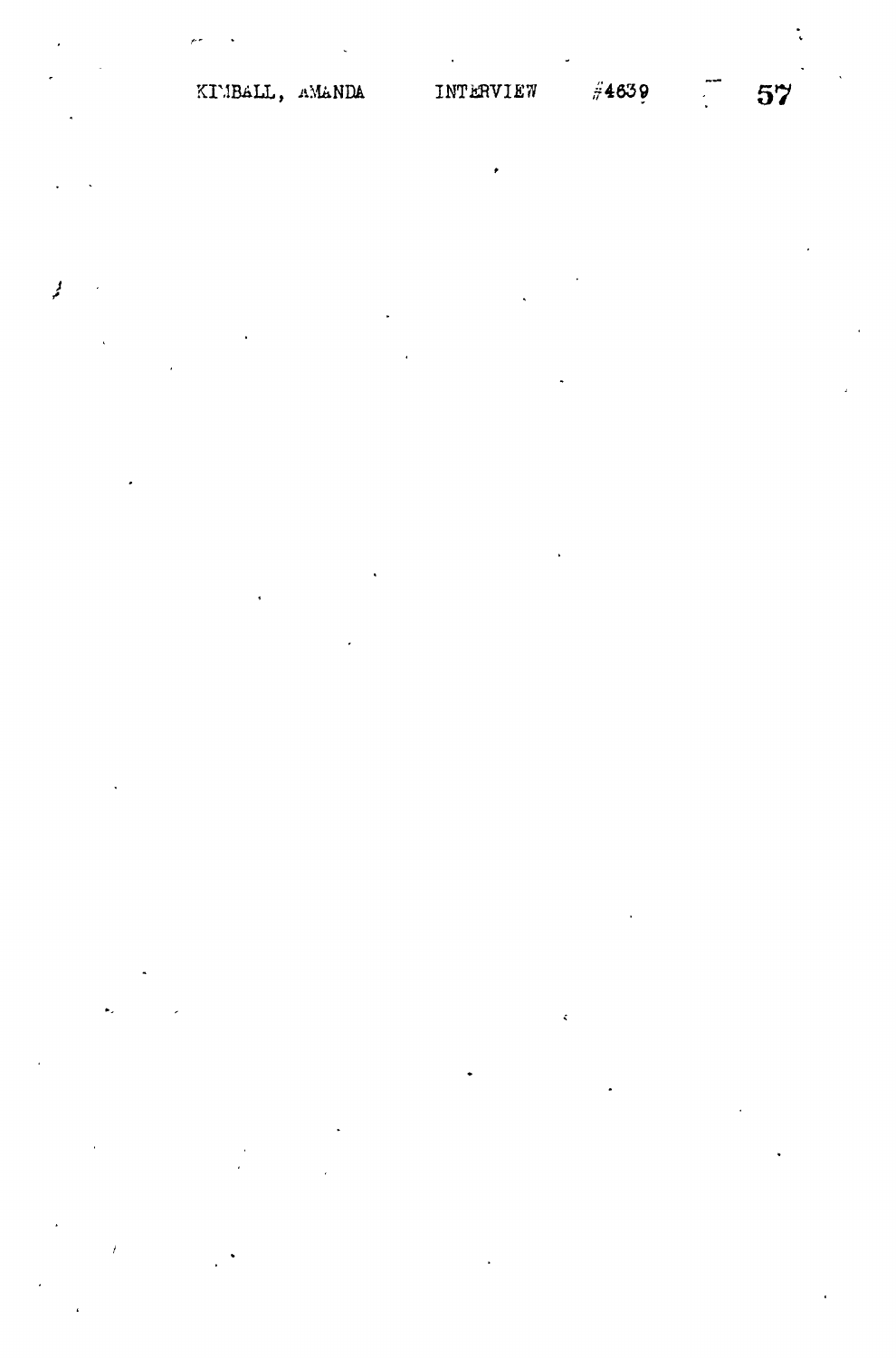| KIMBALL, AMANDA . INTERVIEW <sup>8</sup><br><b>DIOGRAPHY FORM</b>                                                                                                        | Form $A - (S-149)$<br>WORKS FROGRESS ADMINISTRATION<br>58<br>Indian-Pioneer History Project for Oklahoma                                                                                                                                                                                                                 |
|--------------------------------------------------------------------------------------------------------------------------------------------------------------------------|--------------------------------------------------------------------------------------------------------------------------------------------------------------------------------------------------------------------------------------------------------------------------------------------------------------------------|
|                                                                                                                                                                          |                                                                                                                                                                                                                                                                                                                          |
|                                                                                                                                                                          | This report made on (date) $\frac{June 26}{June 26}$ 1937                                                                                                                                                                                                                                                                |
| ı.<br>2. Post Office Address Davis, O. Lahoma<br>4. DATE OF BIRTH: Month July Day 20 Year 1850<br>5.<br>$\mathbf{z}^{(n)}$ and $\mathbf{z}^{(n)}$ and $\mathbf{z}^{(n)}$ | Name Amanda Kinball American contract to the American American American contract of the Manual American contract of the Manual American contract of the Manual American contract of the Manual American contract of the Manual<br>3. Residence address (or location) Route 2, Box 56<br>Place of birth Tishomingo, I. T. |
| 6.<br>Name of Mother Mary Ann Carter<br>7.                                                                                                                               | Name of Father Jesse Nail Place of birth Mississippi<br>Other information about father Slave-belonging to Joei Nail ---------<br>Place of birth Indian Territory<br>Other information about mother Slave belonging to Lizzie Carter                                                                                      |

Notes or complete narrative by the field worker dealing with the life and story of the person interviewed. Refer to Manual for suggested subjects and questions. Continue on blank sheets if necessary and attach firmly to this form. Number of sheets attached • .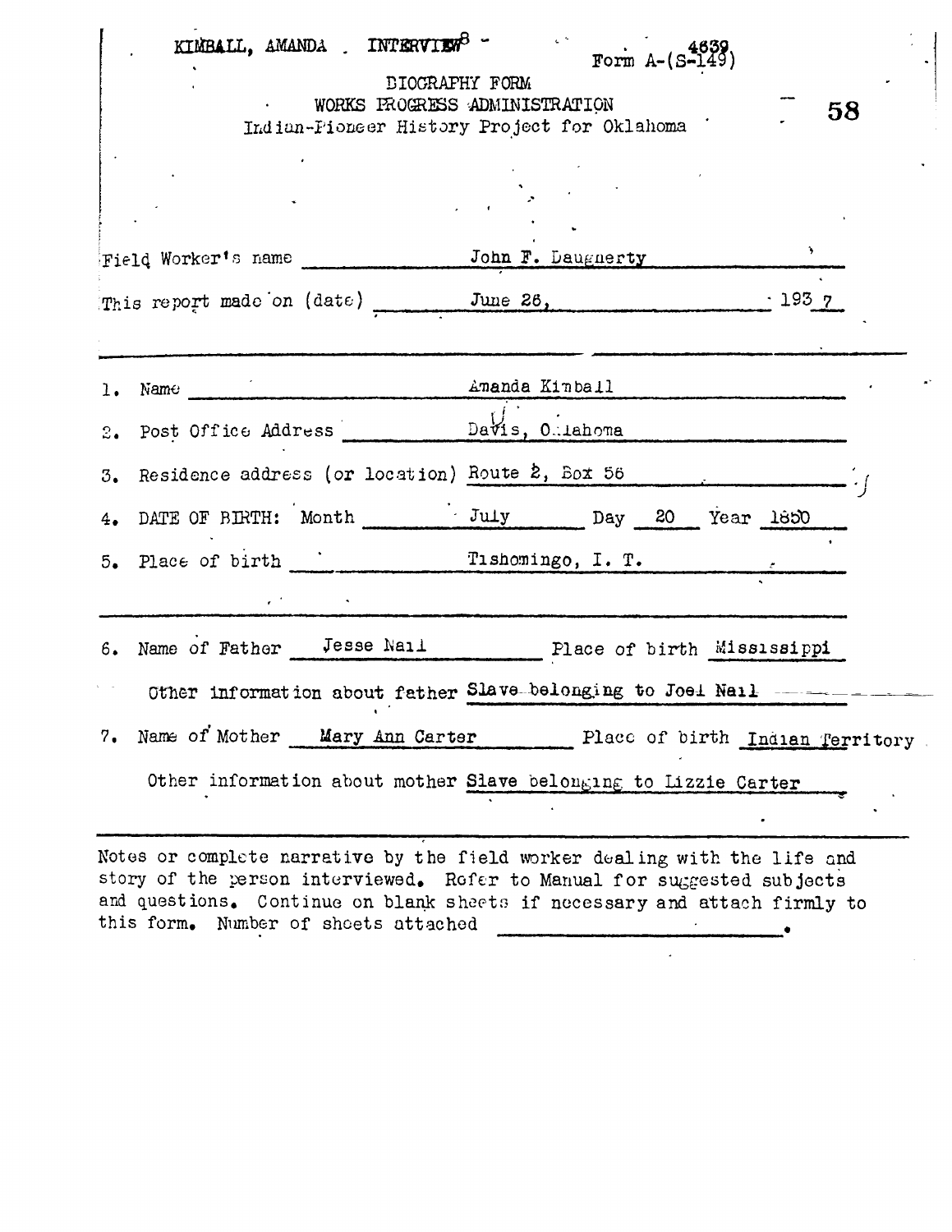### KIMBALL, AMANDA INTERVIEW 4639

John F. Daugherty Field Worker June 26, 1937

## Interview with Amanda Klmball Route 2, Box 56 Amanda, Oklahoma

My father was Jesse Kail. He belonged to Joal Kail of Nails Crossing on Blue River. He came from Mississippi with the Harils, My mother was Mary Ann Carter and belonged to Lizzie Carter. I do not know the date of birth of either of my parents.

Father farmed a ten acre patch after he was freed. There were six children in our family. I was born July 20, 1850, three miles east of Tishomingo, in Tishomingo County, Chickasaw Nation, in a lay hut, with a dirt floor and no windows. The house had a cat chimney and the roof was covered with clapboards fastened down with weight poles and bois d' arc pins. We drank water out of a creek.\* We dug holes in the creek bed and sank barrels. These would fil. with water and we used it.

There was lots of game here, in those days. The turkeys came and sat on our rail fence each evening. When corn was  $\mathcal{L}$  can eat on our rail-fence each evening. When corn was the corn watter watter was the corn watter was the corn watter was the corn watter was the corn watter was the corn watter was the corn watter was the corn wa We scarce we ate turkey for bread and venison for meat. We and prairie chicken, but we often had to do without bread.

 $\mathbf{r}$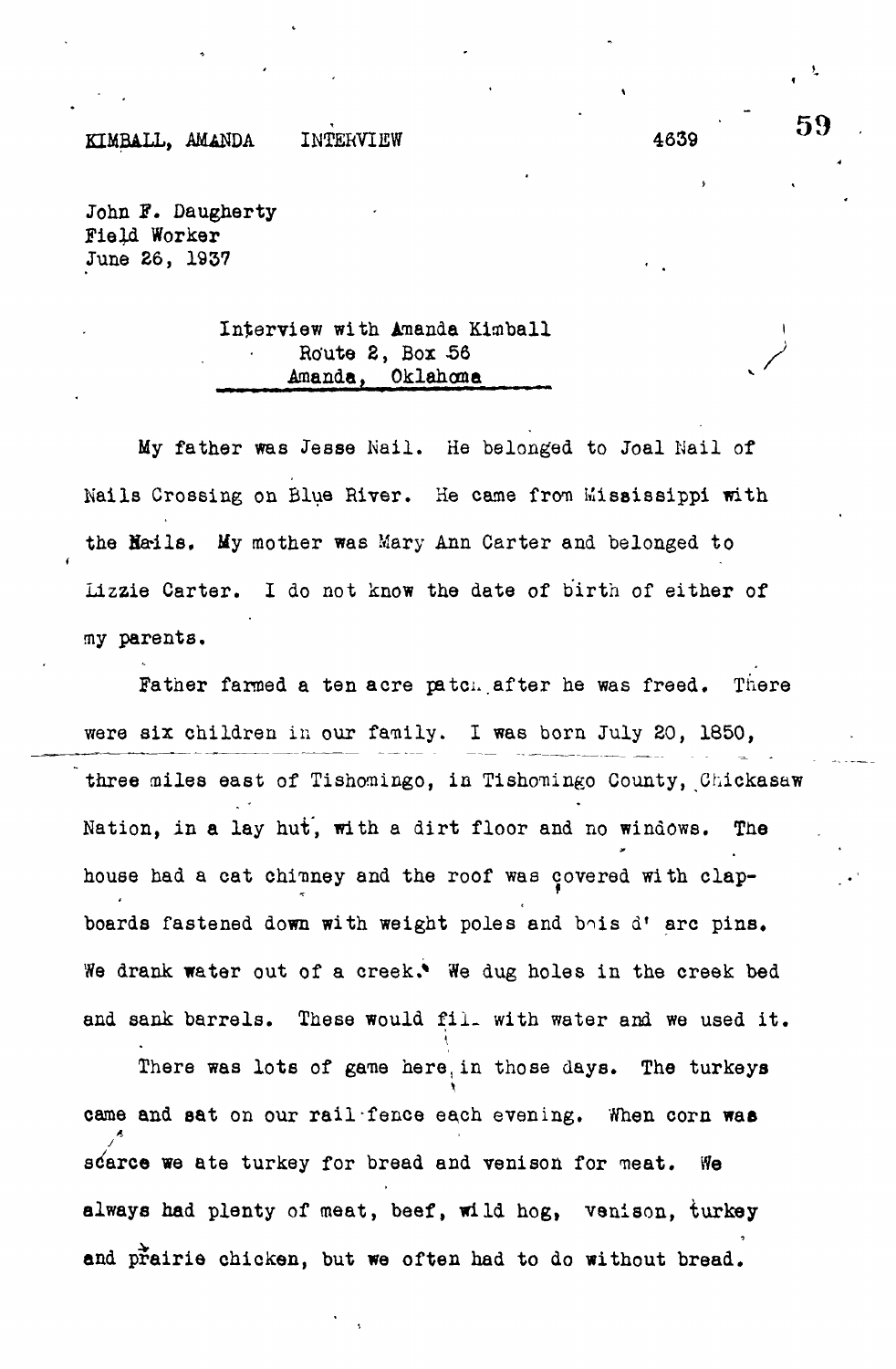$- 2 -$ 

We had very little flour. It was five dollars a barrel and we couldn't buy much of it. Our bread was usually corn bread, and most of the time we beat the corn into meal from which this bread was nade. We liked Blue Bread. This was made of the ashes of burned bean hulls mixed with meal. This was seasoned and cooked in a pot until almost done. Then it was dipped up and rolled in cor. shuchs and  $\mu$ ut into a pot of boiling water to boil until done. We roasted corn until it was brown, pounded it on the mortar block, put sugar on it and cooked it. This was our cereal. We made ash cakes. These were baked in the skillet and ashes sprinkled over the top. n'e liked the fl&vor of these wood asnes. The ashes would brusn off, the flavor renained.

We had many berries and grapss which we dried in thesun. We were especially fond of grape doodles and in the winter. These were made of the dried grapes. We boiled them until they were tender and sweetened then. Then we put dough in the pot with them and boiled them together until they were done. The sugar in those days was yellow and waxy. We knew nothing about white sugar.

We cooked with a skillet and lid and a large dinner pot. I was  $E$ rown before  $I$  saw a cook stove. We had spoons made of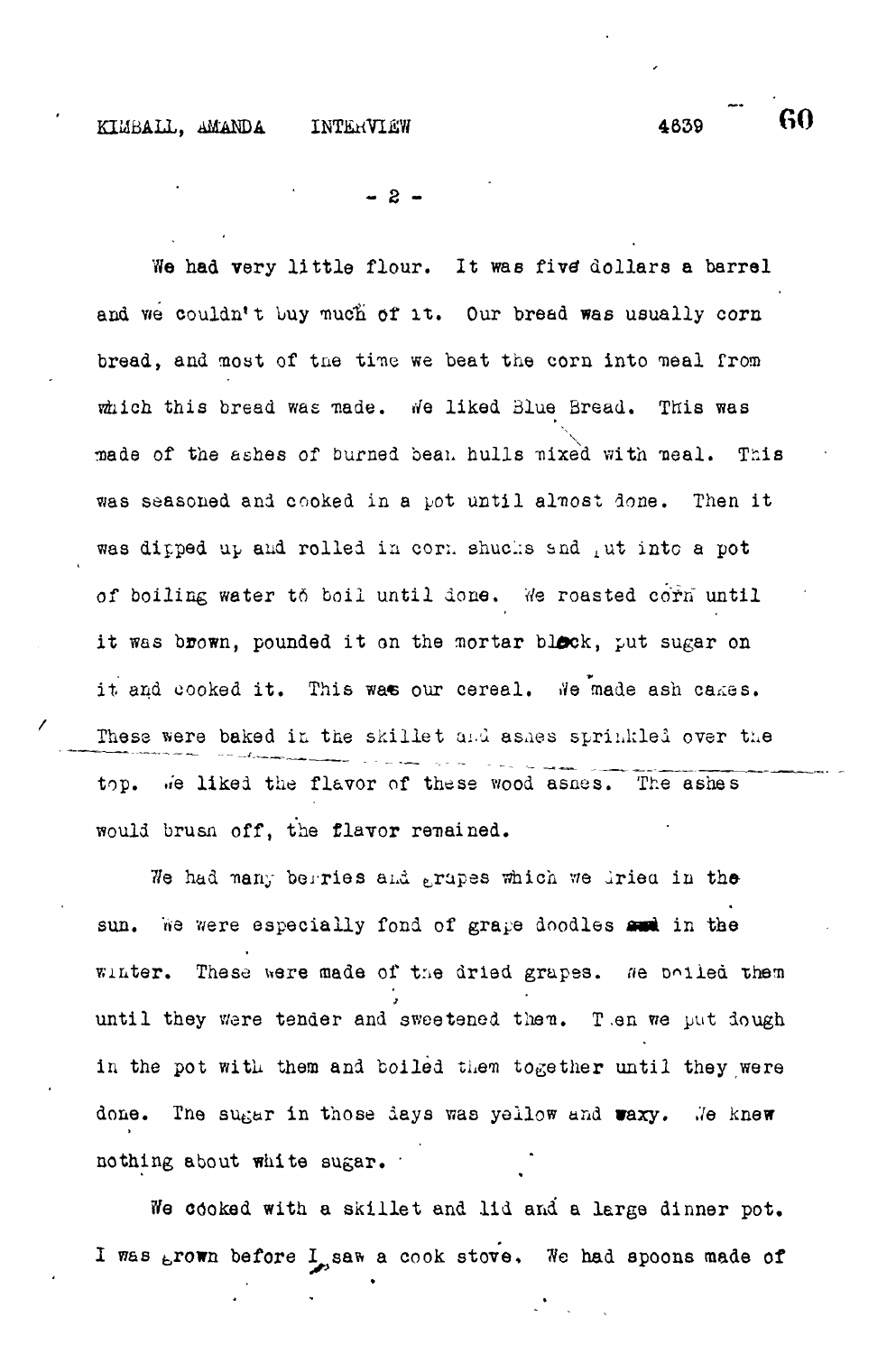# KIMBATT' MEDIANT IKIRUATEN ' + 4000

 $\mathbf{v} = \mathbf{v} \cdot \mathbf{v}$ cow horns, and our forks were notcjhed cow horns. The men took these spoons and cut notches; in the enu. This made a aort of fork which we could stick in the 'neat. *He* had no tables, chairs nor cabinets. We spread a buffalo hide on the ground and al l sat around on this when we ate our meals. Our beds were made of poles fastened to the corner of the house and roped with strings of leather cut from cowhide. A buffalo hide was placed on **first.** Then a feather beu.

**I**

**- 3 -**

we had no newspapers. And we cord the days of the week by cutting notches on a stick, and the time of day, by the //  $\frac{1}{\sqrt{1-\frac{1}{\sqrt{1-\frac{1}{\sqrt{1-\frac{1}{\sqrt{1-\frac{1}{\sqrt{1-\frac{1}{\sqrt{1-\frac{1}{\sqrt{1-\frac{1}{\sqrt{1-\frac{1}{\sqrt{1-\frac{1}{\sqrt{1-\frac{1}{\sqrt{1-\frac{1}{\sqrt{1-\frac{1}{\sqrt{1-\frac{1}{\sqrt{1-\frac{1}{\sqrt{1-\frac{1}{\sqrt{1-\frac{1}{\sqrt{1-\frac{1}{\sqrt{1-\frac{1}{\sqrt{1-\frac{1}{\sqrt{1-\frac{1}{\sqrt{1-\frac{1}{\sqrt{1-\frac{1}{\sqrt{1-\frac{1}{\sqrt{1-\frac{1$ 

There were many panthers in those days, and we were more  $/$  . afraid of them than any animal. One night a panther came to our house, jumped up on the roof, and began tearing the boards off. Mother began to scream, and my uncle came from his home shooting as he.came. This frightened the panther and he left there, but we were all frightened almost to death. There were many bears in these Arbuckle Mountains, too. It was very hard to raise our Tom Fuller patches to maturity. Bears liked corn when it was young and tender. I have seen them many a time in corn fiaida, gathering corn for thoir cubs. They walked upright and carried the corn in their arms, Just like a man. If they

**Gl**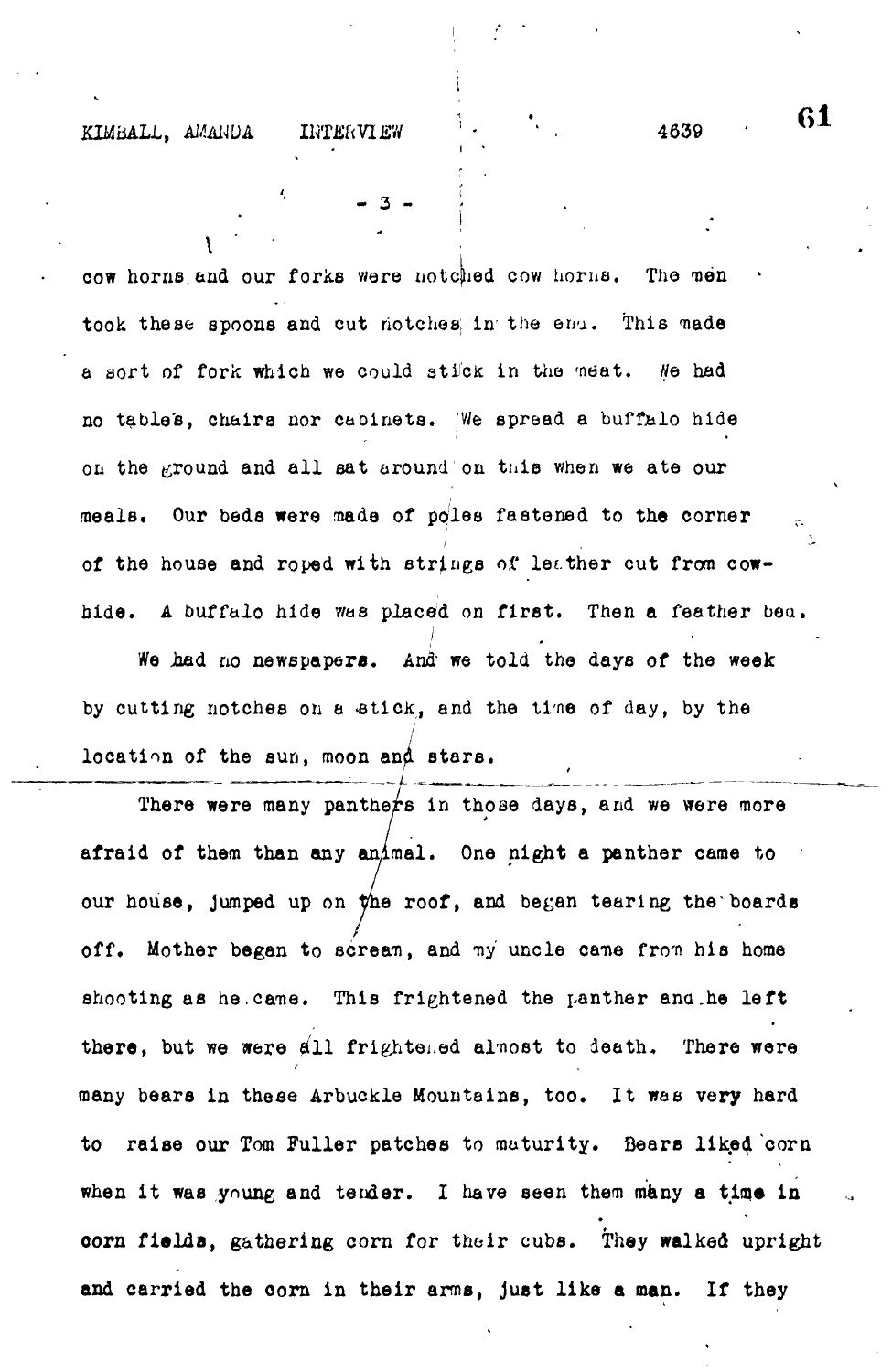### KIMBALL, AMANDA INTERVIEW . 4639

**-.• -**

happened to drop an ear, they threw down the whole armful, and returned to the field for another load.

We didn't have many "store-bought" clothes. They were too expensive. They sold for five dollars a pattern, which was ten yards. This was Just after the close of the Civil War, in 1865, *He* wove our own cloth from thread which we had spun. *ti&* got bark from Walnut trees and extracted the "ooze" by boiling it. Then we put copperas in this to make it stay in the cloth better. This was our dye and it made the cloth brown or black. Wo had no patterns to make our dreases by. We measured the cloth as long as we wanted it, which was always to the ground. Then we folded this over on the cloth and cut it off with home made scissors or shears. We out a hole for the head to go through, and opened it down the front, sewed up the sides by hand and hemmed it by hand. We used home made needles, which were cut out of horns. We had no pins, nor buttons on our clothes, but fastened our dresses with thorns gathered from bushes. I wore hoops and bustles and very long riding skirts. These reached the ground as I sat  $\gamma$ n my pony, and had buck ehot in the hems to hold them down. They would fly in the wind as 1 rode. My hats were made of straw which I gathered and plaitea. 1 spiioed these plaits together and startea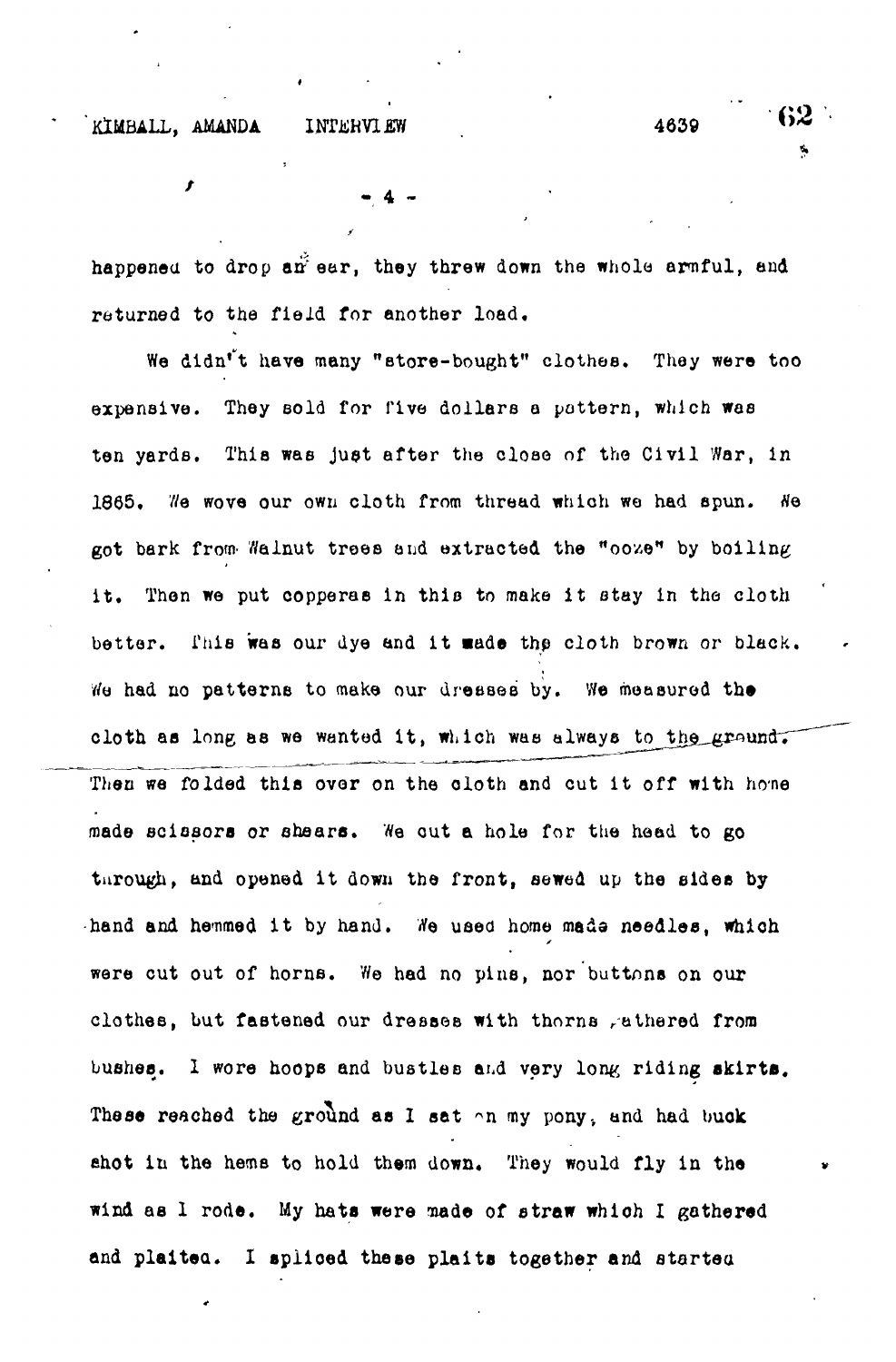KIMBALL, AMANDA INTERVIEW

tacking them in the center which was the top of the hat. They went around and around this center until I had the hat as large as I wanted it. 'I wove red ribbons and red handkerchiegs around my neck. My bonnets were slat bonnets, with white ash slats. Ne had long, wide strings to tie them on with, and the bottoms of the bonnets came woll down over our shoulders. These were always starched stiff with st ron which we made from white corn. We cut the corn from the ear, covered it with water and let it stand until the starch was soaked out. Then we strained it and got our starch. We wore split leather shoes with brass toes in the winter, and went barefoot in the summer. One pair of shoes a year was all we had. These were nalf soled with wooden pegs when they needed repairing. renember a neighbor girl having a pair of flat heeled snoes which laced on the sides, made of suede or velvet. How I envied her! Those were the first "dress up" shoes I had ever seen.fr

We made our candles. We had tin moulds into which we poured hot tallow. We put a string in the center of this and when it became firm we removed the candles from the moulds.

We snoked shumate leaves in cane and cob pipes. We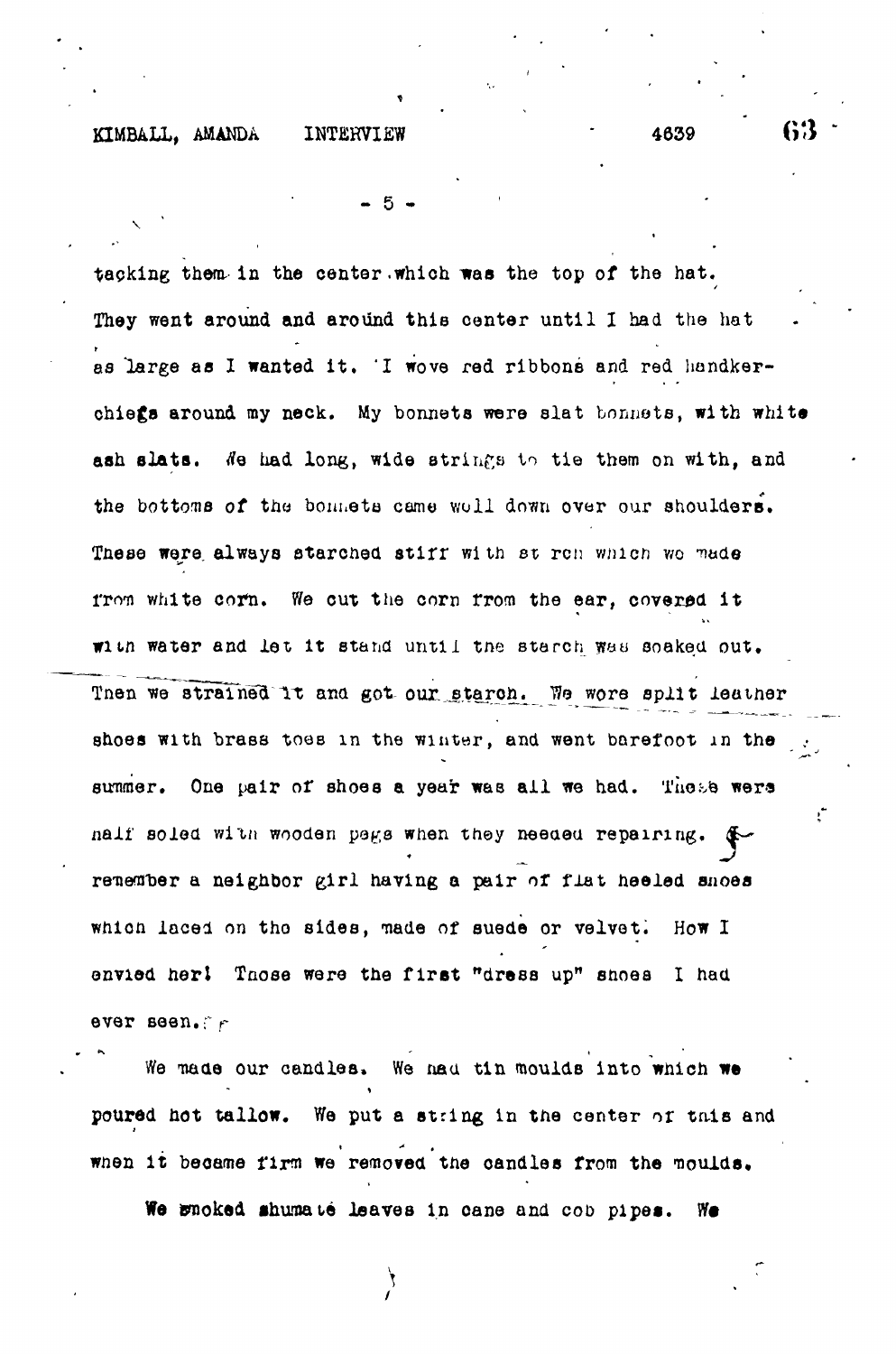#### KIMBALL, AMANDA INTERVIEW . 4639

made clay pipes, also. We got red clay and shaped into a pipe bowl then we stuck a piece of cane in it, and laid it in the sun to harden.

- 6 -

We went once a year to the Salt Lake, east or bouble Springs in the Cnoctaw Nation, near Tuscaloosa, and brought back a year's supply of salt in large chunks.

Arter I was married, (can't remember the year) my hus-**V** band killed deer, and traded the hams in Denison, Texas, for groceries.

Many a time we ate rice for bread, and if we ran out of conlee we parched corn and made coffee. He killed game with a set trigger rifle and cap and ball gun.

Our farming was done with oxen and bull tongue plows. We sowed cotton seed by hand, and hoed it with eye hoes. My nusband hauled rock from the Arbuckle Mountains to Wynnewood with an ox team for a week, and received three busnels of corn as paygone.

There were no roads at that time, and he dragged rocks out of a trail across the Arbuckle Mountains so we could go to Ardmore. This was known as the Kimball Trail and has since become Highway 77,